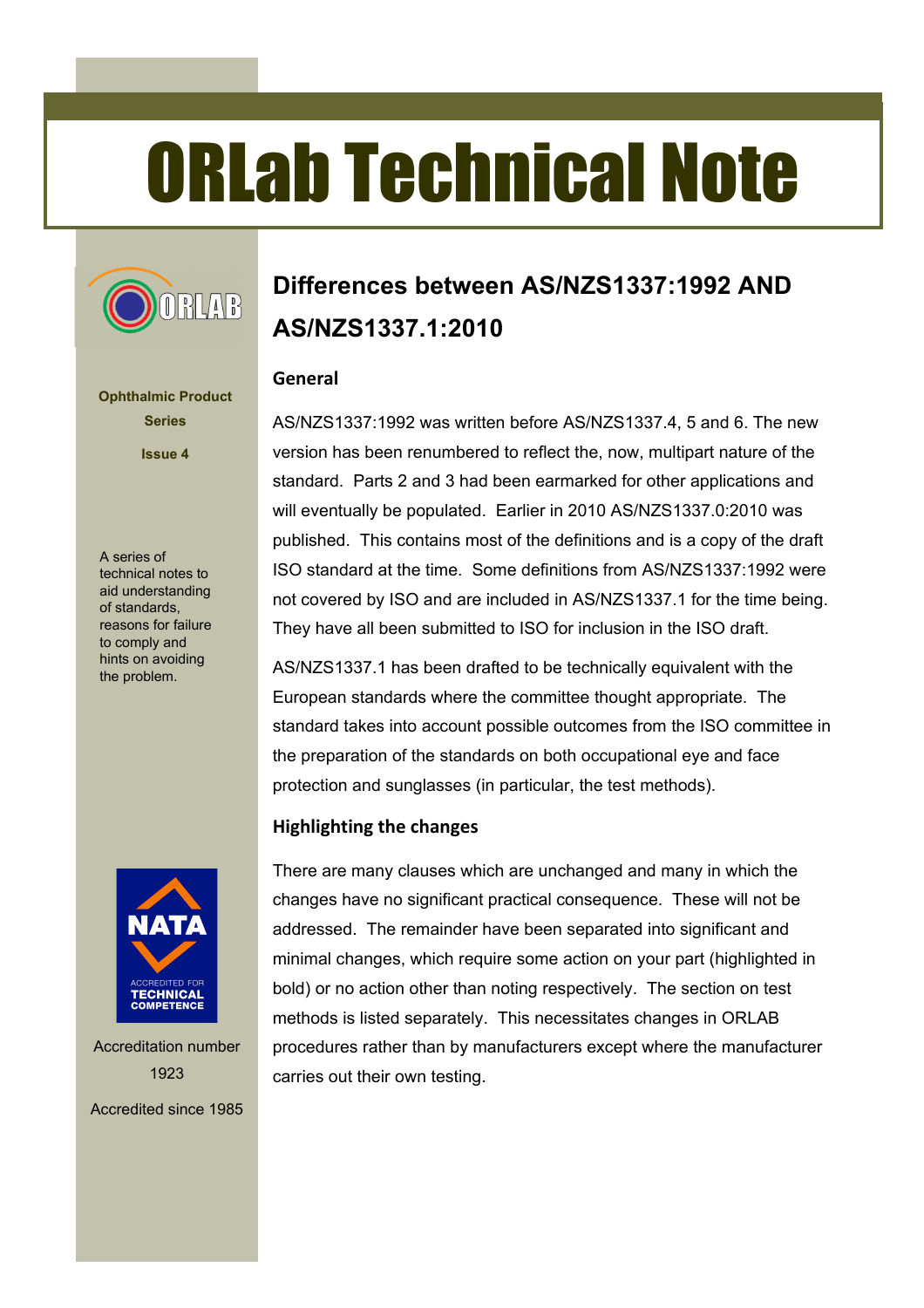# **Significant changes requiring some action**

#### Old Clause 1.4.9 New Clause 1.4.6 Headform

Two headforms are now defined. The first is a 50%ile European head and this is consistent with the EN head. In 1992 the AS/NZS1337 definition was of the 50%ile European head in use at that time around Australia but with tolerances that included the head in use in Europe. The current specification reverses that relationship. That is, the dimensions are the European (and, for the time being, intended to be the ISO) but are termed "typical" so that the "Australian European" head is not precluded. This headform is now referred to as "Medium".

The second head is a "Small " headform. Manufacturers may choose the headform that testing will be carried out on. It does not preclude testing (and compliance) on both.

It is accepted that these headforms do not cover the range of head sizes in a diverse population such as Australia and the ISO committee is working on this issue but progress is slow. Eventually there should be a set of headforms.

# **Action: None essential. The European heads are available neoprene covered for impact testing and in glass-reinforced plastic with the area of coverage dimensions inscribed on it, which are very convenient.**

As a separate issue, we now note that there are at least 3 suppliers of these heads worldwide and at least one appears to have incorrect markings. Since we source our heads from INSPEC in the UK, we can confirm that INSPEC heads are accurately marked. We have only seen photographs of one of the other types.

# Section 2 (in both standards)

The title reflects the adoption of European terminology, which will be reflected throughout the document. AS/NZS1337.0:2010 explains the new (to us) terminology.

6.1.12 Ocular: generic term for the light transmitting part of an eye-protector (made of mesh, mineral or organic material) permitting vision, e.g. lens, visor, screen.

10.1.1 Filter, optical filter: regularly transmitting device used to modify the radiant or luminous flux, the relative spectral distribution, or both, of the radiation passing through it.

"Lens" is not defined but used with a number of other words that imply that a lens has intentional refractive power.

Thus

9.1.4 correcting lenses ; corrective lenses ; prescription lenses: subset of oculars having optical properties (focal power and or prismatic power) intended to correct the wearer's refractive error.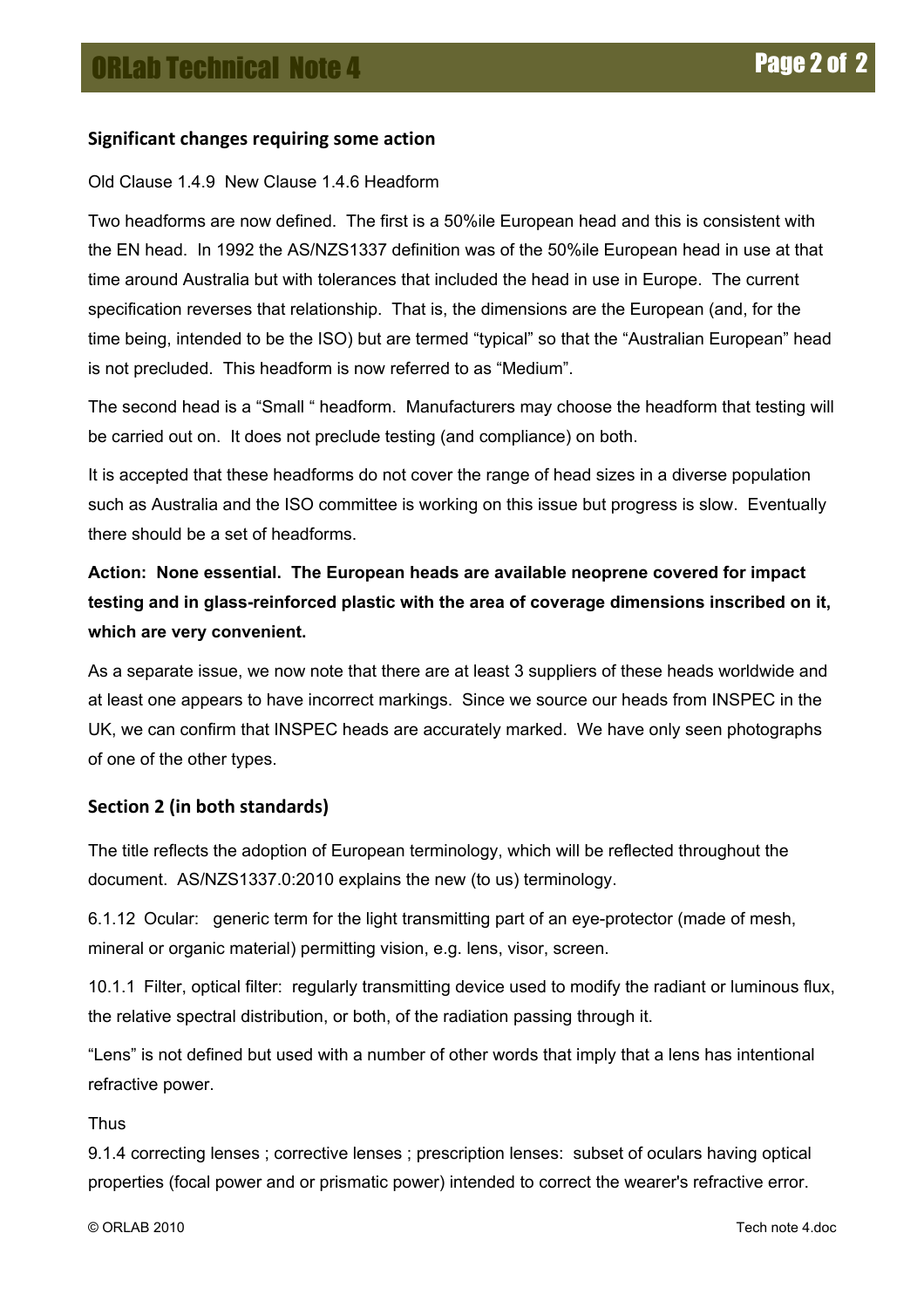Would appear to be tautological!

In summary, a filter has radiation protective effects and a lens has intentional refractive power while an ocular has neither and this is the generic term now adopted.

#### **Action: Change our terminology to suit.**

#### **Old clause 2.4.3 Refractive power of lenses New Clause 2.4.7 Refractive power of oculars**

The 1992 requirement is specified in meridional powers and sets  $\pm 0.12$  as the limit. The 2010 requirement is set as mean sphere and sets ±0.09 as the limit. In practice these are very similar in their effect although it needs re-examination of the data to be entirely sure. Prismatic power requirements remain the same. There is now a specified test for local aberrations that were previously covered by a qualitative clause.

#### **Action: Probably none needed, the actual consequence are small.**

#### **Old Table 2.1 New Table 1 Transmittance requirements**

The new table reflects the European practice that has already been incorporated into AS/NZS1067:2003. Instead of the Red Signal Visibility Factor and Violet Factor devised by Barry Clark in the 1960s we have the Q factors for red, yellow, green and blue signals devised by Ernst Sutter. The relationship between them has been demonstrated (Dain SJ (1993). Comparison of the transmittance and coloration requirements of the four national sunglass standards. Optom Vis Sci 70: 66-74.) and a copy of this paper is available upon request. The differences are not great but re-measurement and examination of the existing data would be necessary. For any filters tested since 2003 ORLAB already has the calculations, since the spectrophotometer program now covers AS/NZS1067:2003, AS/NZS1337:1992 and AS/NZS1337.1:2010.

The signal data for the calculation of Q values has been changed from the European practice (and, therefore, AS/NZS1067:2003). The original data came from Dr Ernst Sutter of PTB in Germany before the DIN standard (on which the European standard is based). Traffic signalling practices have changed over the years plus the blue signal specified did not meet the international standard requirement. The new signals represent modern practice in incandescent lit traffic signals. The effects of the change are more in principle than in practice. However, present practice is to change to light emitting diode signals for their much greater energy efficiency and much longer life. Data to calculate Q values for LED signals are included in the standard as an information exercise with the intention that the next revision of the standard will adopt the LED values (either instead of or as well as the incandescent). The Q values do change significantly with LED signals, most notably with the blue and, to a lesser extent, the green.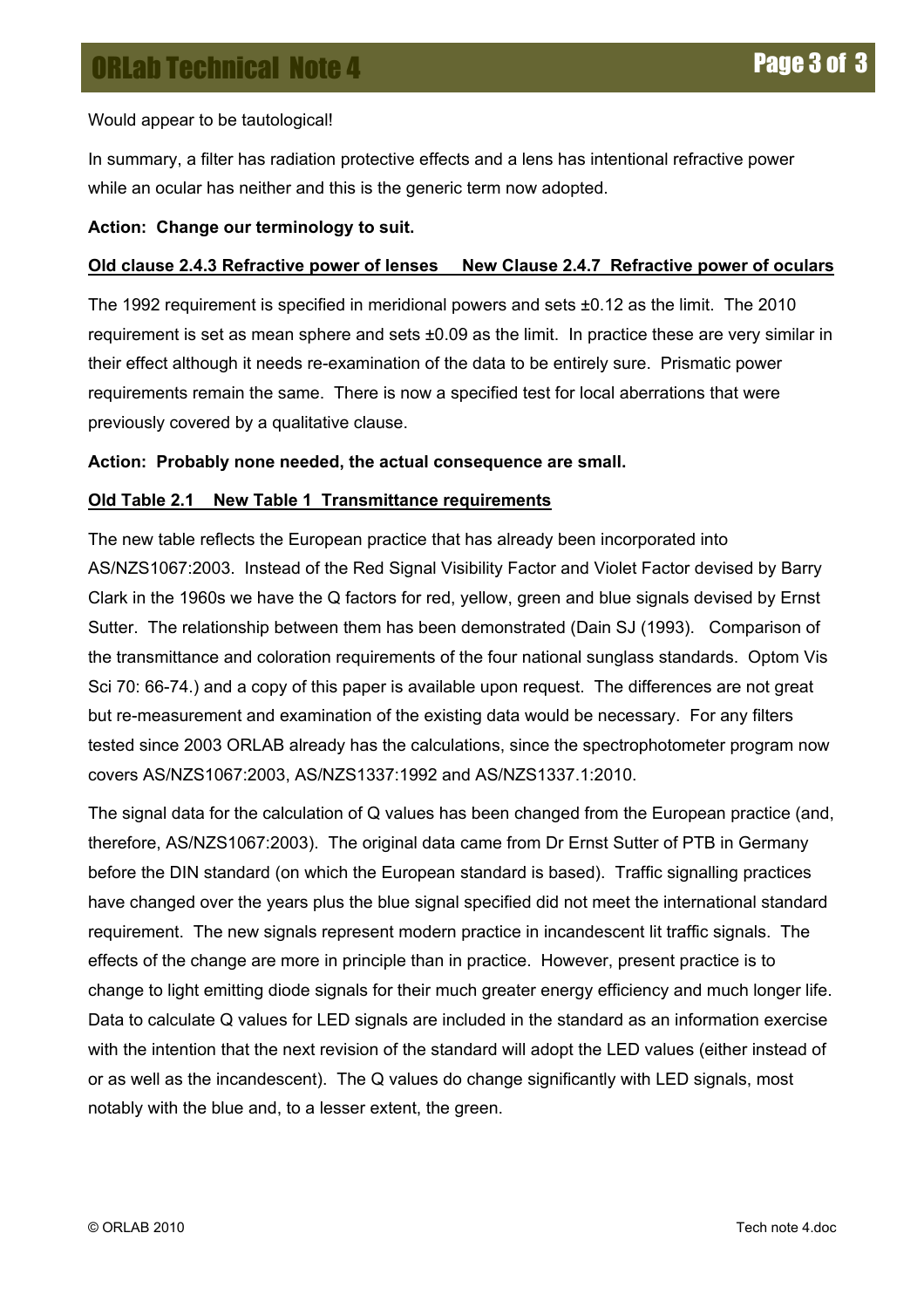The new table also varies the ultraviolet requirements. Our experience over recent years is that eye protectors almost always easily pass both requirements. Existing transmittance data can be re-examined for compliance with the new requirements.

# **Action: Pay attention to any changes, they will be small. Pay attention to the Q values for LED signals, you will need to be prepared for the next revision of the standard.**

#### **Old Clause 2.9 Flame propagation New Clause 2.10 Resistance to ignition**

**New test**. The accumulated experience of material properties that allowed us to determined the need for testing is lost. This test will need to be routinely added to the test programme.

#### **Action: Testing necessary**

#### **New clause 3.2.6 Assessment of lateral protection**

This is a new clause in AS/NZS1337.1:2010 that changes the way in which lateral protection (required when medium impact protection is claimed) is assessed. In borderline cases under AS/NZS1337:1992 we have been using this method to resolve doubt for some years. It is not consistently more or less stringent. Compliance is as much to do with changes in ear position and temple design as it is to do with the area of protection defined.

#### **Action: Take care with designs that are close to the limit in AS/NZS1337:1992.**

#### **New Clause 3.3.8 Protection against high temperature**

This is a new clause in AS/NZS1337.1:2010. The test method involves testing after exposure to 120C. The option to use the letter "H" to identify these eye and face protectors is introduced.

#### **Action: Consider if this option is to be included in testing**

#### **New Section 4 Optional tests and claims**

This is a new section in AS/NZS1337.1:2010. If you wish to make claims about ultraviolet (*eg* 100% UV protection), blue light protection or flame propagation (the last clause included with firefighters in mind), these clauses set out the criteria by which those claims may be justified. Clause 4.1 is consistent with AS/NZS1067:2003.

#### **Minimal changes requiring noting but no action**

#### **Old clause 2.4.6 Fluorescence New Clause 2.4.8 Scattered light**

The change is minimal in its practical consequences but removes the need to modify the haze meter. For dark samples (when the hazemeter doesn't work) the option has been introduced to use the light diffusion method of EN167.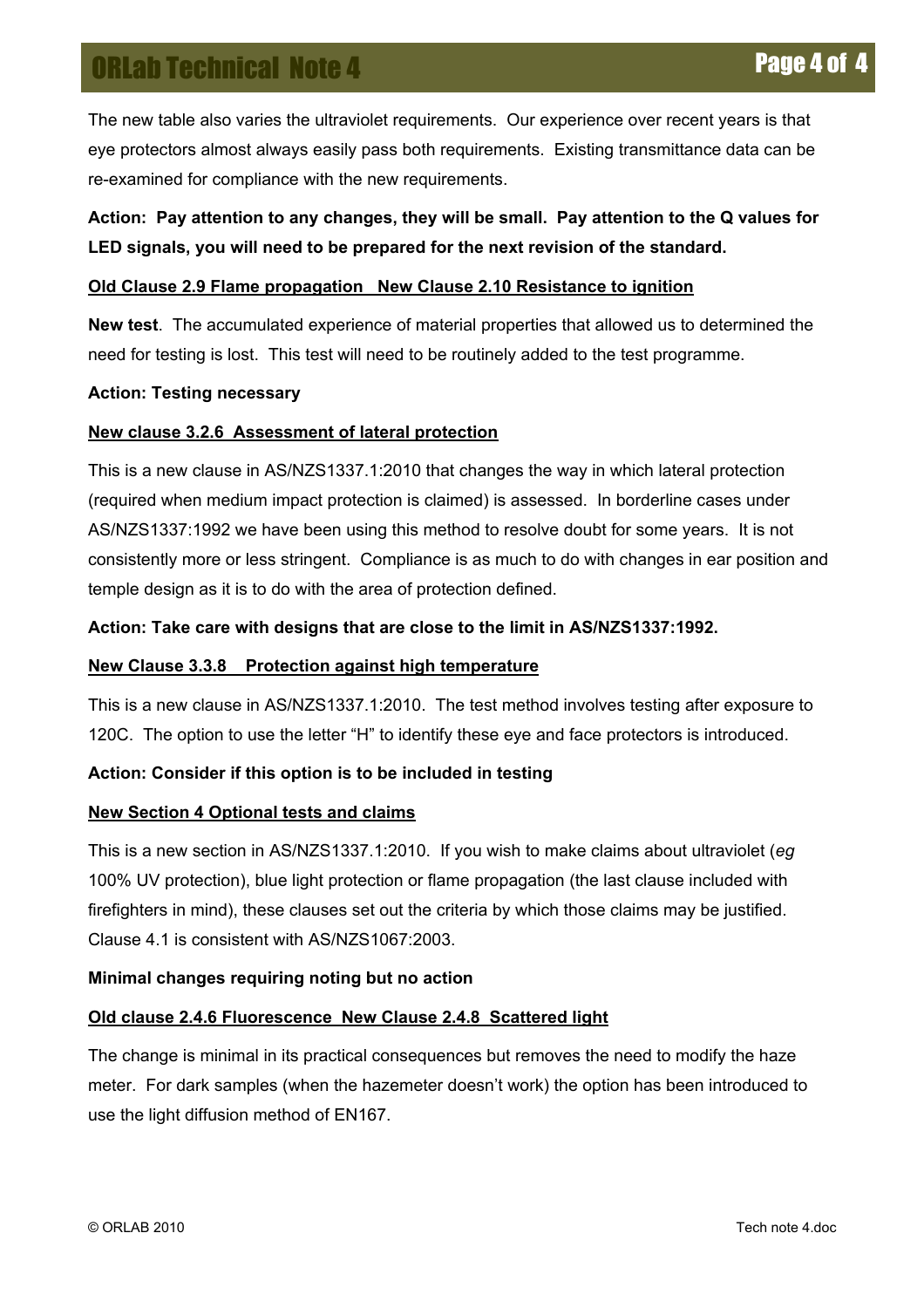# **Old clauses 2.5 to 2.7 Low, medium and high impact New Clauses 3.2.6 3.2.7 Impact resistance**

The specification of the balls has been made more specific and provision made for the 6mm ball and the  $\frac{1}{4}$ " (6.25mm) balls separately. The class of "Extra high impact" to match the European high impact requirement of a 6mm steel ball at 190m.s-1 has been introduced in clause 2.8. The impact grades above low impact remain optional.

#### **3.2.5 (same clause in both) Dimensional requirements for eye shields and face shields**

This has changed to the European method. It makes little practical difference except that a manufacturer may now specify which head is to be used.

#### **3.5 same clause in both) Marking**

Provision has been made to use either the AS/NZS1337:1992 marking or the European EN166 marking. This may save manufacturers from having to remark eye protection.

#### **Test'method'Appendices**

- A The processes are much the same but include specific instructions for polarising, gradient and photochromic filters. These are consistent with AS/NZS1067:2003 and EN167. The formulae for calculation of Q values and transmittance values are refereed to AS/NZS1337.0(Int):2010.
- C **NEW** Test method for polarizing axis comes from AS/NZS1067:2003 and EN167 and has been in use for many years in ORLAB. Testing of polarising lenses was not addressed previously.
- D **NEW** This method for polarizing ratio is the same as that in the draft ISO sunglass standard. Testing of polarising lenses was not addressed previously.
- E **NEW** This method for refractive power comes from AS/NZS1067:2003 and EN167 and has been in use for many years in ORLAB. AS/NZS1337:1992 had no test method specified.
- F **NEW** This method for local variations in refractive power comes from AS/NZS1067:2003 and EN167 and has been in use for many years in ORLAB. AS/NZS1337:1992 had no test method specified.
- G **NEW** This method for refractive power comes from AS/NZS1067:2003 and EN167 and has been in use for many years in ORLAB. AS/NZS1337:1992 had no test method specified.
- H This is much the same as the previous Appendix B.
- I **NEW** This method for light diffusion comes from AS/NZS1067:2003 and EN167 and has been in use for many years in ORLAB. It is an alternative to Appendix H when the filter is too dark for haze measurement.
- J **NEW** This formalises methods that are widely used for the assessment of quality of material and surface.
- K Same as previous C.
- L Same as previous D.
- M Same as previous E.
- N Same as previous F.
- O **NEW** This is the same as K to N but setting 190m.s<sup>-1</sup> as the speed for the Extra High impact category.
- P Same as previous G.
- Q **NEW** Taken from EN168 and ISO drafts.
- R Same as previous I.
- S Same as previous J.